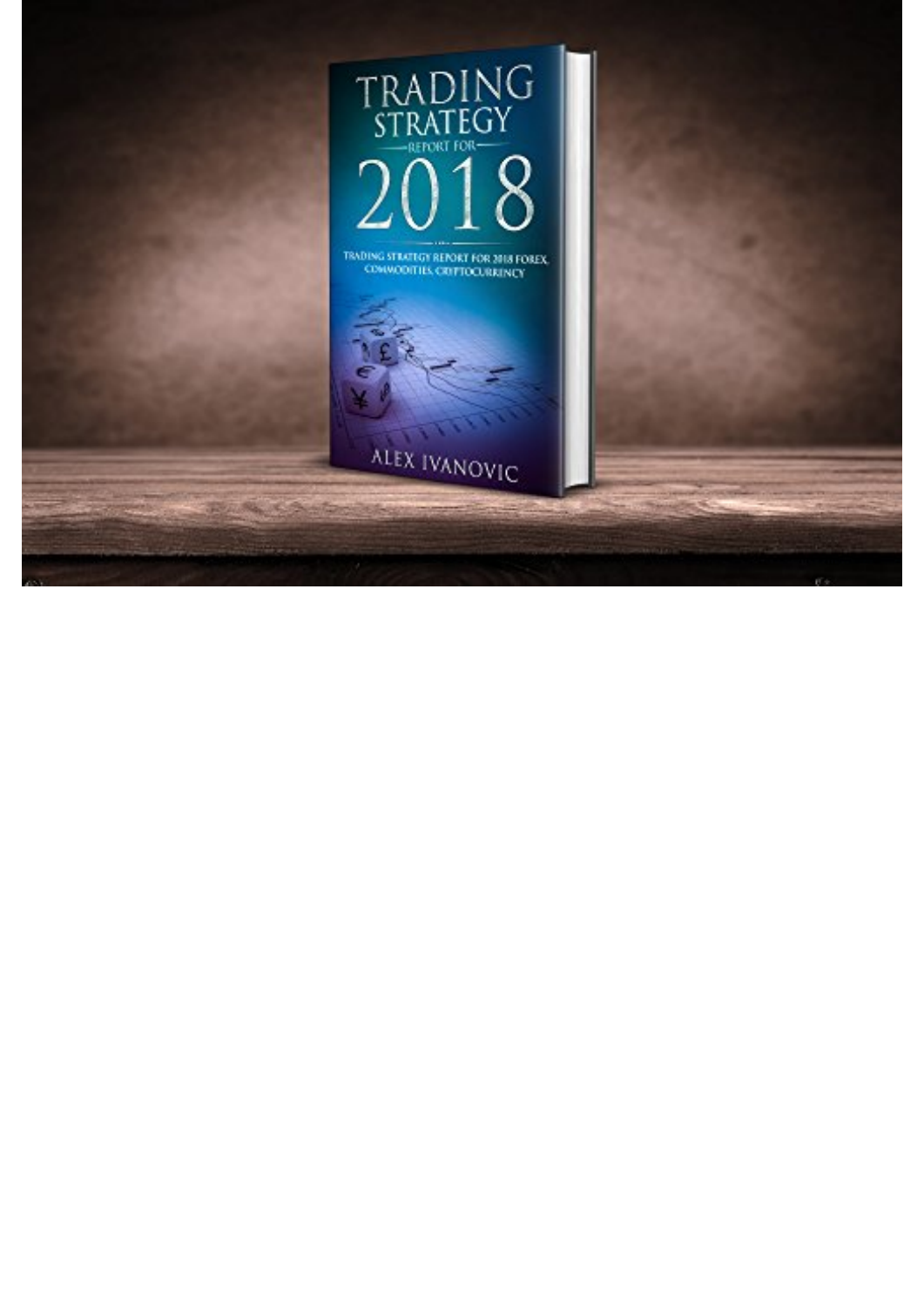*Alex Ivanovic*

**Trading strategy report for 2018 : Trading strategy report for 2018 Commodities, CFD's, Forex, Cryptocurrency**

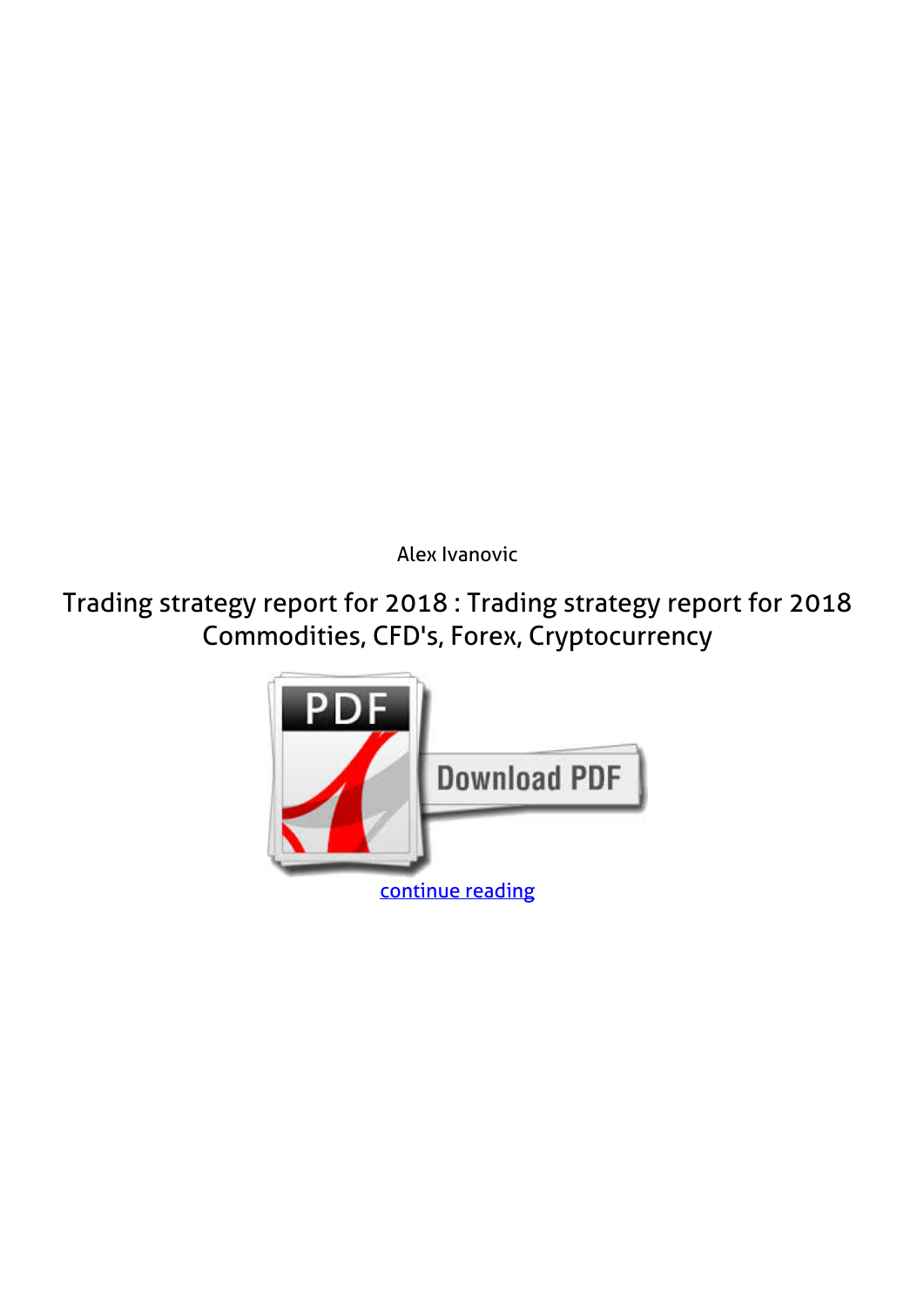In this technical analysis record, we covers developing trends, important amounts for trading and the most effective trading opportunities for all the asset classes, currency pairs, stock indices, commodities, and cryptocurrencies. Stock marketplaces are extending the uptrend in to the year-end.The last quarter of 2017, especially the last two months have brought us weakness and consolidation USD continuation, visible in every major currency pairs and crosses & most of the commodities.With this ongoing developments, we have gone from, range market structure in every asset classes which has lasted almost eight a few months, to trend marketplace structure which we believe will last the most portion of the next 2018. That's where we see the majority of the trading opportunities which could lead to big gains.



[continue reading](http://bit.ly/2Tge8Fv)